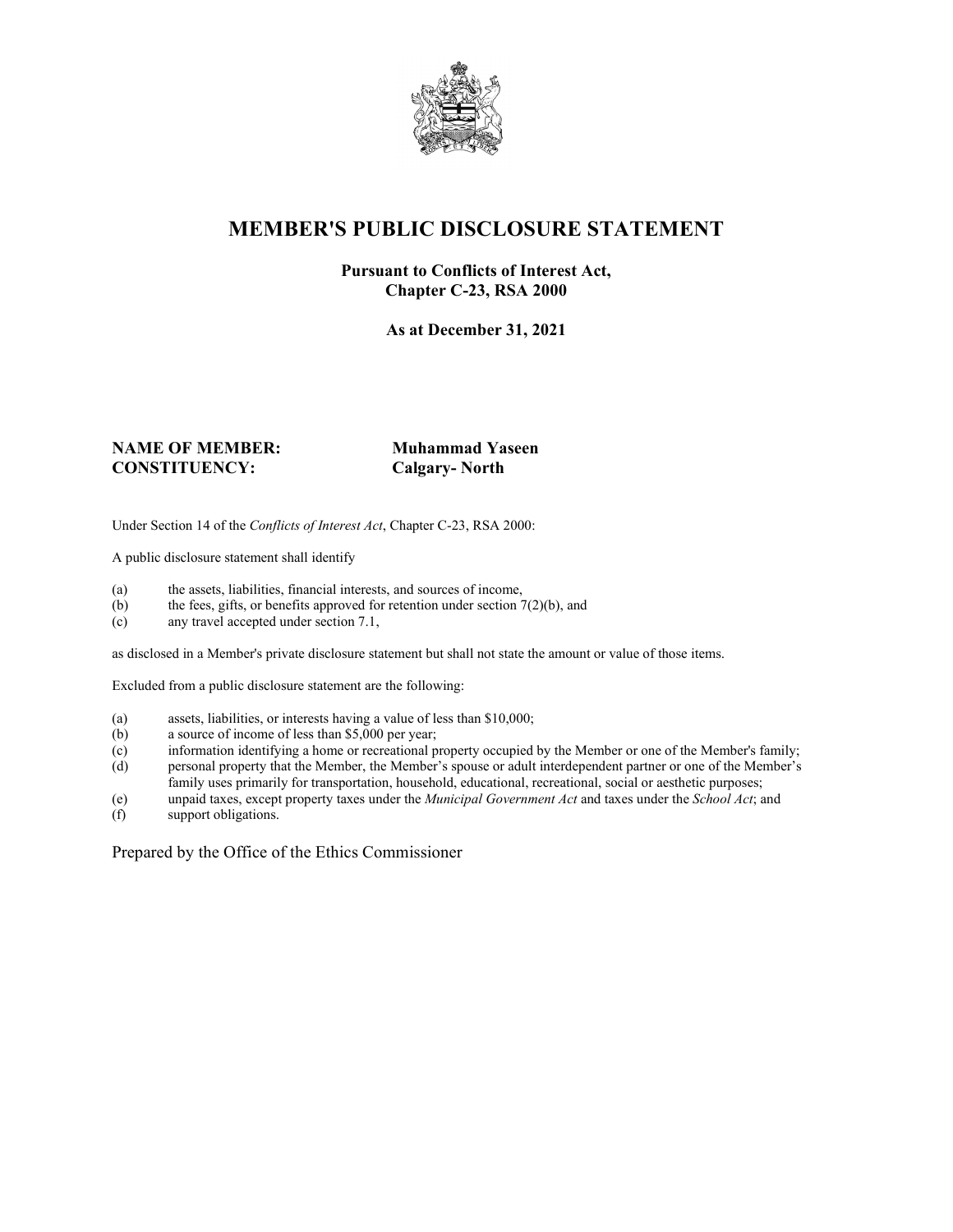## **PUBLIC DISCLOSURE STATEMENT FOR Muhammad Yaseen**

# **FORM 1: MEMBER (Muhammad Yaseen)**

| <b>INCOME</b>                                                                                   |                                                                                                                                                                               |
|-------------------------------------------------------------------------------------------------|-------------------------------------------------------------------------------------------------------------------------------------------------------------------------------|
| <b>Source</b>                                                                                   | <b>Nature of Income</b>                                                                                                                                                       |
| <b>Province of Alberta</b>                                                                      | MLA Indemnity and Allowance                                                                                                                                                   |
| <b>Imperial Oil Ltd.</b>                                                                        | Pension                                                                                                                                                                       |
| <b>ASSETS</b>                                                                                   |                                                                                                                                                                               |
| <b>Real Property</b>                                                                            | Primary Residence<br>Property in Pakistan (2)                                                                                                                                 |
| <b>Bank, Trust Company or Other Financial</b><br><b>Institution</b>                             | <b>ATB</b>                                                                                                                                                                    |
| <b>Publicly Traded Securities (stocks and bonds)</b><br>and Registered Retirement Savings Plans | ATB Compass Cons Class A-FE, ATB Compass<br>Cons Bal Class A-FE, RBC Canadian Dividend-<br>NL, others held in a blind trust approved by the<br>Ethics Commissioner of Alberta |
| <b>Canada Savings Bonds, Guaranteed</b><br><b>Investment Certificates</b>                       | <b>GIC</b>                                                                                                                                                                    |
| <b>Mutual Funds</b>                                                                             | n/a                                                                                                                                                                           |
| <b>Annuities and Life Insurance Policies</b>                                                    | MLA Group Plan, Imperial Pension Life<br>Insurance                                                                                                                            |
| <b>Pension Rights</b>                                                                           | n/a                                                                                                                                                                           |
| <b>Other Assets</b>                                                                             | n/a                                                                                                                                                                           |
| <b>Gifts and Personal Benefits</b>                                                              | n/a                                                                                                                                                                           |
| <b>Travel on Non-commercial Aircraft</b>                                                        | n/a                                                                                                                                                                           |
| <b>LIABILITIES</b>                                                                              |                                                                                                                                                                               |
| Mortgages                                                                                       | n/a                                                                                                                                                                           |
| <b>Loans or Lines of Credit</b>                                                                 | n/a                                                                                                                                                                           |
| <b>Guarantees</b>                                                                               | n/a                                                                                                                                                                           |
| Other                                                                                           | n/a                                                                                                                                                                           |
| <b>FINANCIAL INTERESTS</b>                                                                      |                                                                                                                                                                               |
| n/a                                                                                             |                                                                                                                                                                               |